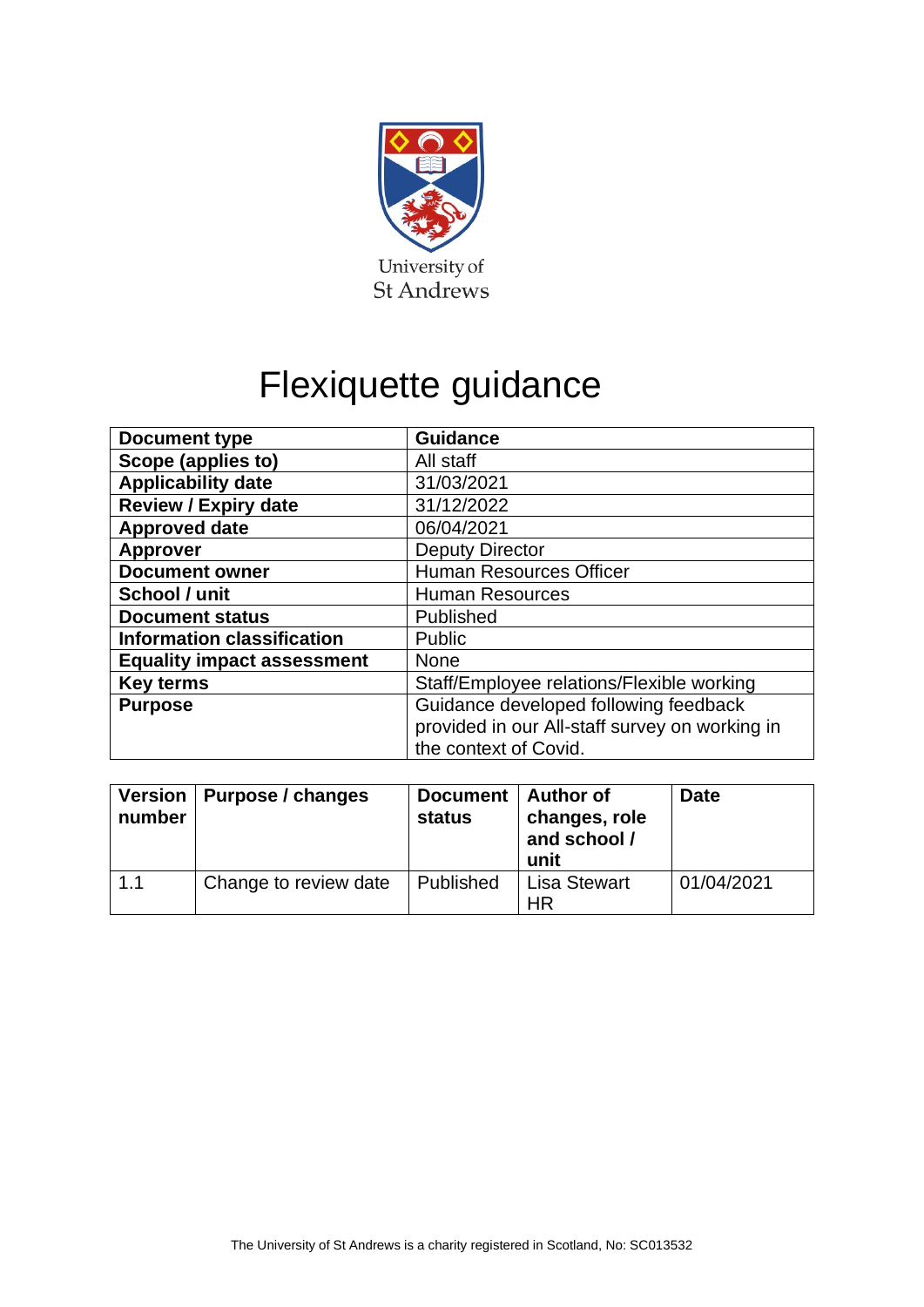#### **Table of contents**

| $\mathbf{1}$ . | Introduction                                  | 3 |
|----------------|-----------------------------------------------|---|
| 2.             | Useful information, policy and guidance links | 3 |
| 3.             | Online meeting etiquette                      | 3 |
| 4.             | Security essentials                           | 5 |
| 5.             | Online resources                              | 6 |
| 6.             | Version control                               | 6 |
|                |                                               |   |
| Appendix A     |                                               | 7 |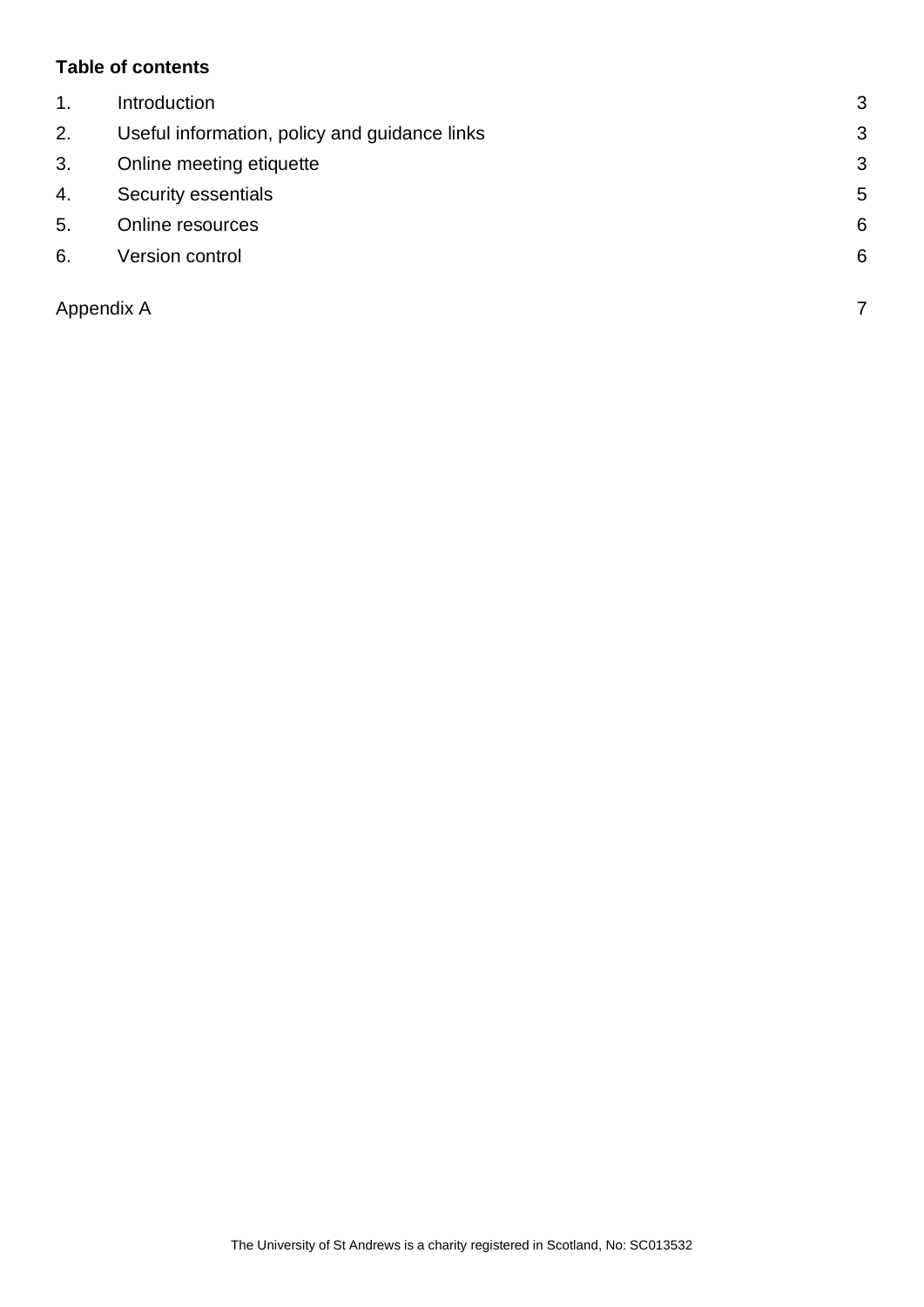#### <span id="page-2-0"></span>**1. Introduction**

- 1.1 Please find below guidelines to support flexible working across different times and different spaces. These have been developed following the feedback provided in our *All-staff survey on working in the context of Covid* and utilising [Scottish Government guidance](https://www.gov.scot/publications/coronavirus-covid-19-returning-to-work/) and [University guidance](https://www.st-andrews.ac.uk/policy/safe-st-andrews/internal/safe-use-of-university-buildings-guidance.pdf) on using University buildings safely.
- 1.2 In line with this high-level guidance, we are assuming that remote and flexible working will be more widespread going forwards, while also recognising there will be important tasks that need to be undertaken on site. Please ensure you follow the [University's Covid Code](https://www.st-andrews.ac.uk/coronavirus/covid-code/) at all times.

# <span id="page-2-1"></span>**2. Useful information, policy and guidance links**

- 2.1 The [Flexible Working policy](https://www.st-andrews.ac.uk/staff/policy/hr/flexibleworkingpolicy/) aligns with the University's commitment to provide equality of opportunity and developing work practices and policies that encourage a healthy work-life balance. This policy has been developed to support flexible working arrangements to help employees achieve more balance between their work and personal lives. **This policy has been amended in light of Covid-19 and to align with the People Strategy.**
- 2.2 To help you manage work time and workloads, please use the extensive IT quidance on using technology to support smart working and working remotely. This guidance includes tips and tools for setting your work schedule, effectively communicating with colleagues and staying safe online. See also the training course on [Microsoft 365 tools for staff](https://www.st-andrews.ac.uk/pdms/?mode=query&query=%27Microsoft+365+tools+for+staff) on the University's Personal Development Management System.
- 2.3 For guidance on establishing a Home Office, please access the [home workspace](https://www.st-andrews.ac.uk/policy/safe-st-andrews/internal/home-workspace-equipment-policy.pdf)  [equipment policy \(including a Display Screen Equipment](https://www.st-andrews.ac.uk/policy/safe-st-andrews/internal/home-workspace-equipment-policy.pdf) assessment).
- 2.4 To ensure your **health, wellbeing and productivity**, when working flexibly, please read the below information and guidance:
	- The University's FAQs to ensure a [safe return to the workplace;](https://www.st-andrews.ac.uk/coronavirus/staff/#d.en.102230)
	- The University policy on [safe use of University buildings;](https://www.st-andrews.ac.uk/policy/safe-st-andrews/internal/safe-use-of-university-buildings-guidance.pdf)
	- The University's [Occupational Health Service.](https://www.st-andrews.ac.uk/ehss/occupationalhealth/)
- 2.5 For general wellbeing guidance, please access:
	- Staff wellbeing during remote working
	- [General staff wellbeing](https://www.st-andrews.ac.uk/staff/wellbeing/)
- 2.6 For guidance on working effectively, please access the [Smart Working policy.](https://www.st-andrews.ac.uk/hr/smart-working/)
- 2.7 For guidance on dual delivery of teaching, please see Dual-delivery teaching (Centre for [Educational Enhancement and Development\).](https://www.st-andrews.ac.uk/ceed/)

# <span id="page-2-2"></span>**3. Online meeting etiquette**

3.1 Schools and units are encouraged to develop their own local policies with regards to online meetings, core hours for meetings, and open-door or 'drop-in' sessions as long as these are in line with wider University policies and guidance e.g. those designed to ensure safety. The following tips can help guide this process: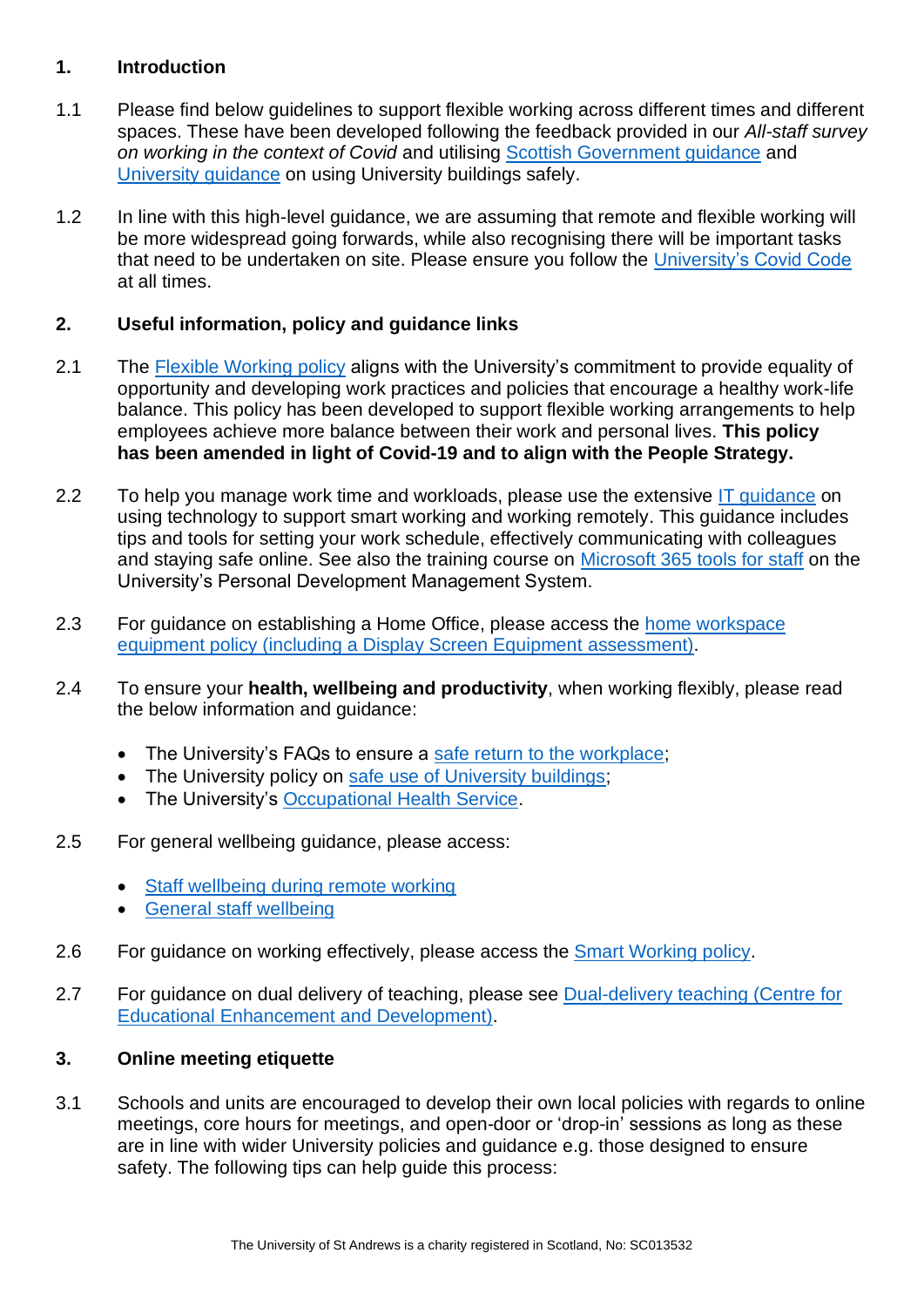#### **Keeping meetings focussed**

- Adopt a 50-minute hour (start meetings at 5 past the hour and end at 5 to the hour).
- Build in comfort breaks for meetings lasting longer than an hour.
- Consider the need for and frequency of meetings. The 'do we need this meeting?' [decision tree](https://universityofstandrews907-my.sharepoint.com/:b:/g/personal/jl251_st-andrews_ac_uk/EbbJolnr8DBMokGvH6VJxCMBwsz6VfLbmeT_43WP_f7LeA?e=Y7D93X) can help guide that process.

#### **Setting and respecting boundaries**

- Be clear about your work schedule and respect the boundaries set by others e.g. where possible, avoid booking meetings on non-working days for staff 'required' to attend meetings, avoid booking meetings on top of existing commitments of colleagues where these are visible etc.
- Utilise the [IT guidance.](https://www.st-andrews.ac.uk/it-support/new-staff/work-from-home/)
- In particular, set your [working hours](https://support.microsoft.com/en-us/office/change-your-work-hours-and-days-in-outlook-a27f261d-0681-415f-8ac1-388ab21e833f) in Outlook to indicate when you are normally available for meetings.
- Encourage team members to use [scheduling assistant](https://support.microsoft.com/en-us/office/video-use-the-scheduling-assistant-a7bf1aee-bee6-46d6-a126-194ed04fbe09) when creating meetings to consider potentially varied working hours.
- Alternatively, use your [email signature](https://support.microsoft.com/en-us/office/create-and-add-a-signature-to-messages-8ee5d4f4-68fd-464a-a1c1-0e1c80bb27f2) to indicate your working hours or times that you may not be available (e.g. *I respond to emails Monday to Friday between 9:00 am and 4:00 pm*; or *My working pattern is Monday, Wednesday and Friday, I will respond to emails as soon as possible on receipt*).
	- o Consider providing information on maximum number of working days within which you will respond.
- Be mindful of the working hours of colleagues when anticipating a reply to your communications.
- Set your [Teams status](https://support.microsoft.com/en-us/office/change-your-status-in-teams-ce36ed14-6bc9-4775-a33e-6629ba4ff78e) and status message to indicate your availability.
- Encourage team members only to phone/instant message colleagues when status is 'Available'.
- Consider developing core hours and 'open door' policies for the online environment (e.g. core meetings take place between 10am and 4pm); consider colleagues' work patterns in this process so that your plans are inclusive.

## **Managing your video**

- If you are using your camera and prefer not to share your home environment set a [background, or blur your background](https://support.microsoft.com/en-us/office/change-your-background-for-a-teams-meeting-f77a2381-443a-499d-825e-509a140f4780) – University St Andrews [Teams backgrounds](https://www.st-andrews.ac.uk/it-support/services/office-365/teams-backgrounds/) are available.
- Be mindful of what you are wearing and/or behaving on camera to ensure that a professional image is maintained. For instance, it would not be appropriate to log in to a meeting, internal or external, dressed in pyjama/lounge wear; nor would it be appropriate to smoke/vape while on camera. Behaviour and conduct expectations remain in place as if staff were working on University premises.
- Ideally have your camera switched on when speaking.

## **Being inclusive**

- Use the Participant panel on the toolbar to see who is in the meeting and to ensure you do not miss anyone.
- Use the 'raise hand' function to help everyone contribute to the meeting discussion.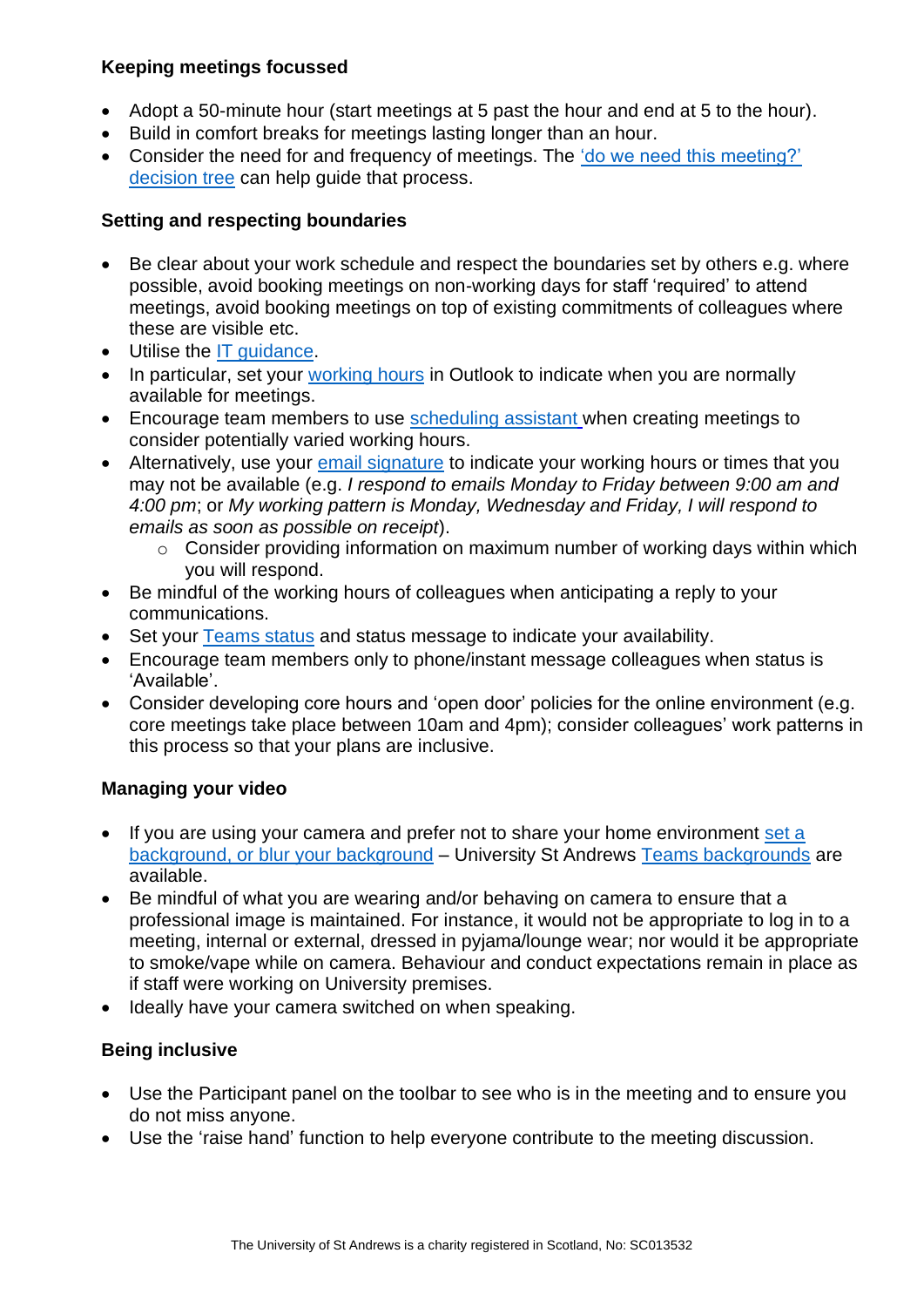- Although speakers would normally be expected to have their cameras on when speaking, allow cameras to be turned off if a participant does not want to use the camera due to privacy, safety, technology or personal reasons.
- Use meeting chat to encourage participation.
- Avoid using meeting chat to make off-business comments that might make some participants feel excluded.
- If responding to a chat message in an online meeting, read out the message to which you are responding
- Adopt a buddy system for those with disabilities or who find it hard to interject in online meetings.
- Ask direct questions so participants can easily respond with a thumbs up or down.
- Avoid using private chat during group meetings, unless you are trying to contact the host or are helping someone else participate.
- Encourage participants to use the shared meeting chat to send messages with other participants openly - use the ' $\omega$ ' to tag a message to an individual participant where considered necessary.

# **Recording meetings**

- Meetings should not be recorded unless for a genuine reason, or in a teaching situation. Please read the [Guidelines on recording of meetings](https://www.st-andrews.ac.uk/media/human-resources/new-policy-section-documents/recordingofmeetings/Guidelines%20on%20Recording%20of%20Meetings%20involving%20University%20Staff%20and%20Students.pdf) for further information.
- Make sure that participants are aware that you are recording a meeting.
- Where possible, at the end of the meeting ensure that the recording is available to all participants.
- Do not keep recordings longer than strictly necessary.
- Consider a change to [meeting settings](https://support.microsoft.com/en-gb/office/roles-in-a-teams-meeting-c16fa7d0-1666-4dde-8686-0a0bfe16e019?ui=en-us&rs=en-gb&ad=gb) to limit who has permission to record a meeting.

# **Socialising at work**

• Schools and units could [schedule a reoccurring \(weekly\) Microsoft Teams meeting](https://support.microsoft.com/en-us/office/schedule-a-meeting-in-teams-943507a9-8583-4c58-b5d2-8ec8265e04e5#:~:text=%20There%20are%20several%20ways%20to%20schedule%20a,A%20scheduling%20form%20will%20pop%20open.%20More%20), as an open invitation for all School/Unit staff to engage in informal catchups. Staff attendance at the meetings should be voluntary. Pre-scheduling a meeting in a channel avoids a particular individual having to take responsibility for organising the meeting.

## **Line management**

- Line managers should schedule formal meetings with each of their direct reports (either individually or in groups) at least as regularly as they would have pre-Covid. The frequency of these meetings should be mutually agreed in advance.
- Offer employees time to discuss matters with their line manager regularly and in a private setting i.e. workloads, personal matters etc.

# <span id="page-4-0"></span>**4. Security essentials**

- 4.1 When undertaking flexible working and home working, staff have the responsibility and duty to monitor and maintain security whilst using facilities and equipment provided by the University. **The following protocols must always be adhered to protect personal data and information:**
	- Users should, as far as possible, store and access files from the University network which can be accessed remotely via the [University VPN service.](https://www.st-andrews.ac.uk/it-support/services/internet/vpn/) Alternatively, only use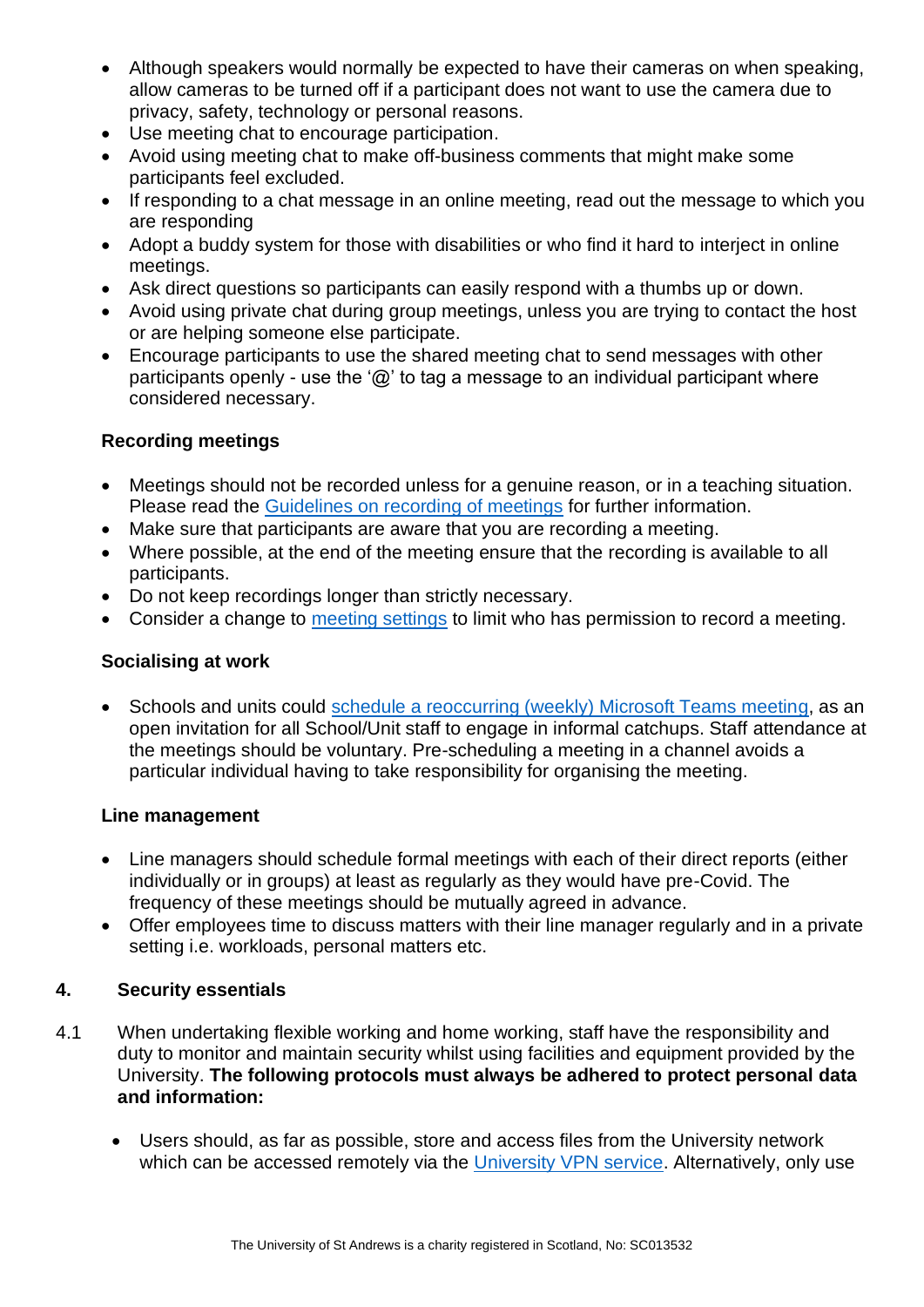University approved storage systems such as OneDrive and Teams etc. Avoid saving University personal data and/or information to private/family/home devices.

- All confidential materials and/or any personally identifiable data held should be managed in accordance with the [University Information Classification policy](https://www.st-andrews.ac.uk/s/redirect?collection=uosa-meta-policy&url=https%3A%2F%2Fwww.st-andrews.ac.uk%2Fpolicy%2Finformation-governance-and-management-information-security%2Funiversity-information-classification-policy.pdf&auth=8lh0gD8m8tK5of1lzJBrBA&profile=_default&rank=2&query=information+classification) and the [supporting implementation guide.](https://www.st-andrews.ac.uk/s/redirect?collection=uosa-meta-policy&url=https%3A%2F%2Fwww.st-andrews.ac.uk%2Fpolicy%2Finformation-governance-and-management-information-security%2Finformation-classification-policy-implementation-guide.pdf&auth=CdUxoYkAY4RBhKCbjAv1kA&profile=_default&rank=2&query=information+classification+%7Calpha%3A%22%24%2B%2B+I+%24%2B%2B%22)
- Passwords in many instances is the first and last line of defence to protect the University information and ICT services – do follow the [University guidelines on strong passwords.](https://www.st-andrews.ac.uk/it-support/security/password/) Passwords are confidential – never share your password with anyone; if you suspect your password has been compromised e.g. via an email [phishing attack,](https://www.st-andrews.ac.uk/it-support/security/phishing/) immediately call IT Services.
- Purchasing of any personal equipment with the intent of working for the University must first be approved by [IT Service teams,](https://www.st-andrews.ac.uk/it-support/contact/) prior to purchase, and must remain up to date for security purposes.
- From time-to-time IT Services will push system updates to University laptops, PCs, Smartphones, tablets etc. It is essential that those updates are applied as they become available – those help to protect University ICT systems and services from malicious attack.
- 4.2 Line Managers must ensure that all employees within their department are familiar with the [University ICT Regulations](https://www.st-andrews.ac.uk/s/redirect?collection=uosa-meta-policy&url=https%3A%2F%2Fwww.st-andrews.ac.uk%2Fpolicy%2Finformation-technology%2Fict-regulations.pdf&auth=9RFcye5W2zKsnkFxfKccmA&profile=_default&rank=1&query=information+classification+%7Calpha%3A%22%24%2B%2B+I+%24%2B%2B%22) and the policies and guidelines, listed above, as well as [SMART working guidance](https://www.st-andrews.ac.uk/hr/smart-working/) and any guidelines and protocols put in place by [IT services](https://www.st-andrews.ac.uk/it-support/new-staff/work-from-home/) regarding working from home.
- 4.3 Further guidance on data protection can be found on the [FAQ pages,](https://www.st-andrews.ac.uk/staff/policy/gdpr-faq/) or from the data [protection page](https://www.st-andrews.ac.uk/terms/data-protection/) on the University website.

#### <span id="page-5-0"></span>**5. Online resources**

5.1 [Appendix A](#page-6-0) lists all the internal and external webpages that have been referred to in this document.

#### <span id="page-5-1"></span>**6. Version control**

6.1 This document will be reviewed regularly. Any feedback on the guidance content should be directed in the first instance to the [Assistant Vice-Principal \(Diversity\),](mailto:avpdiversity@st-andrews.ac.uk) who will consider this as part of the review.

| <b>Version</b><br>number | Purpose / changes     | <b>Document</b><br><b>status</b> | <b>Author of</b><br>changes, role and<br>school / unit                   | <b>Date</b> |
|--------------------------|-----------------------|----------------------------------|--------------------------------------------------------------------------|-------------|
| 1.0                      | New guidance          | Published                        | <b>Ruth Woodfield</b><br><b>Assistant Vice-</b><br>Principal (Diversity) | 24/09/2020  |
| 1.1                      | Change to review date | Published                        | <b>Lisa Stewart</b><br>HR                                                | 01/04/2021  |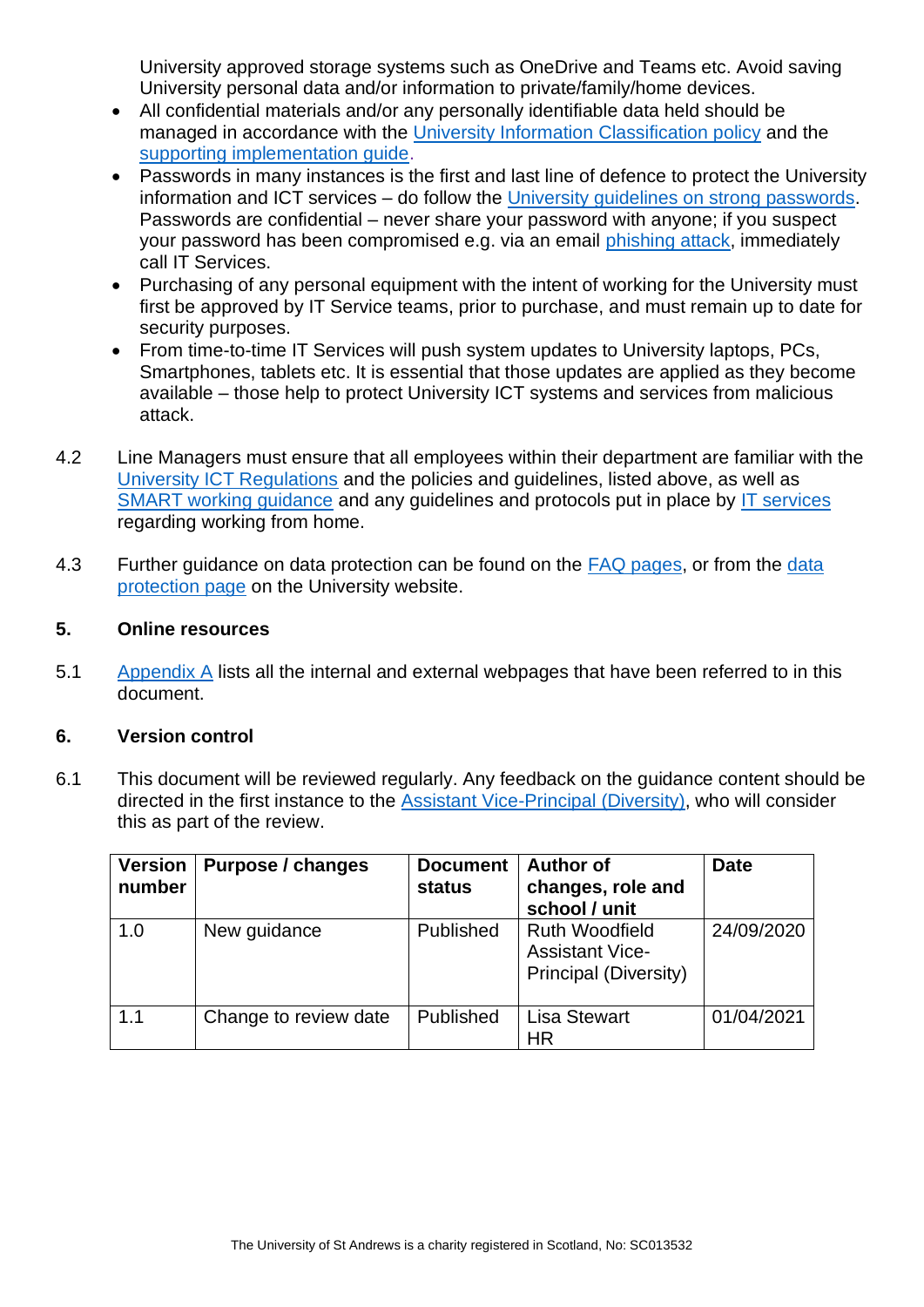# **Appendix A**

<span id="page-6-0"></span>

| <b>Title</b>                             | Link                                                                                    |
|------------------------------------------|-----------------------------------------------------------------------------------------|
| Scottish government guidance             | https://www.gov.scot/publications/coronavirus-covid-19-returning-to-work/               |
| Covid-19: Returning to work safely       |                                                                                         |
| <b>Using University Buildings Safely</b> | https://www.st-andrews.ac.uk/policy/safe-st-andrews/internal/safe-use-of-university-    |
|                                          | buildings-quidance.pdf                                                                  |
| <b>University's Covid Code</b>           | https://www.st-andrews.ac.uk/coronavirus/covid-code/                                    |
| <b>Flexible Working Policy</b>           | https://www.st-andrews.ac.uk/policy/staff-employee-relations-flexible-working/flexible- |
|                                          | working-policy.pdf                                                                      |
| IT Support: Working from home            | https://www.st-andrews.ac.uk/it-support/new-staff/work-from-home/                       |
| PDMS internal training course            | https://www.st-                                                                         |
| Microsoft 365 tools for staff"           | andrews.ac.uk/pdms/?mode=query&query=%27Microsoft+365+tools+for+staff                   |
|                                          |                                                                                         |
| Home workspace equipment policy          | https://www.st-andrews.ac.uk/policy/safe-st-andrews/internal/home-workspace-            |
|                                          | equipment-policy.pdf                                                                    |
| <b>University FAQs:</b>                  | https://www.st-andrews.ac.uk/coronavirus/staff/#d.en.102230                             |
| Return to the workplace                  |                                                                                         |
| <b>Occupational Health Service</b>       | https://www.st-andrews.ac.uk/ehss/occupationalhealth/                                   |
| Staff wellbeing: During remote working   | https://www.st-andrews.ac.uk/coronavirus/wellbeing/                                     |
| Staff wellbeing: Internal webpage        | https://www.st-andrews.ac.uk/staff/wellbeing/                                           |
| Smart Working at the University          | https://www.st-andrews.ac.uk/hr/smart-working/                                          |
| Centre for Educational Enhancement and   | https://www.st-andrews.ac.uk/ceed/                                                      |
| Development (CEED)                       |                                                                                         |
| "Do we need this meeting":               | https://universityofstandrews907-my.sharepoint.com/personal/jl251_st-                   |
| Decision tree                            | andrews ac uk/ layouts/15/onedrive.aspx?id=%2Fpersonal%2Fjl251%5Fst%2Dandrews           |
|                                          | %5Fac%5Fuk%2FDocuments%2FPeople%20Strategy%2FMeeting%20Decision%20Tree                  |
|                                          | %2FDo%20we%20need%20this%20meeting%20decision%20tree%2001%2E09%2E202                    |
|                                          | 0%2Epdf&parent=%2Fpersonal%2Fjl251%5Fst%2Dandrews%5Fac%5Fuk%2FDocument                  |
|                                          | s%2FPeople%20Strategy%2FMeeting%20Decision%20Tree&originalPath=aHR0cHM6Ly               |
|                                          | 91bml2ZXJzaXR5b2ZzdGFuZHJld3M5MDctbXkuc2hhcmVwb2ludC5jb20vOmI6L2cvcGV                   |
|                                          | yc29uYWwvamwyNTFfc3QtYW5kcmV3c19hY191ay9FYmJKb2xucjhEQk1va0d2SDZWSn                     |
|                                          | hDTUJ3c3o2VmZMYm1IVF80M1dQX2Y3TGVBP3J0aW1IPVVmRIJYUHRQMkVn                              |